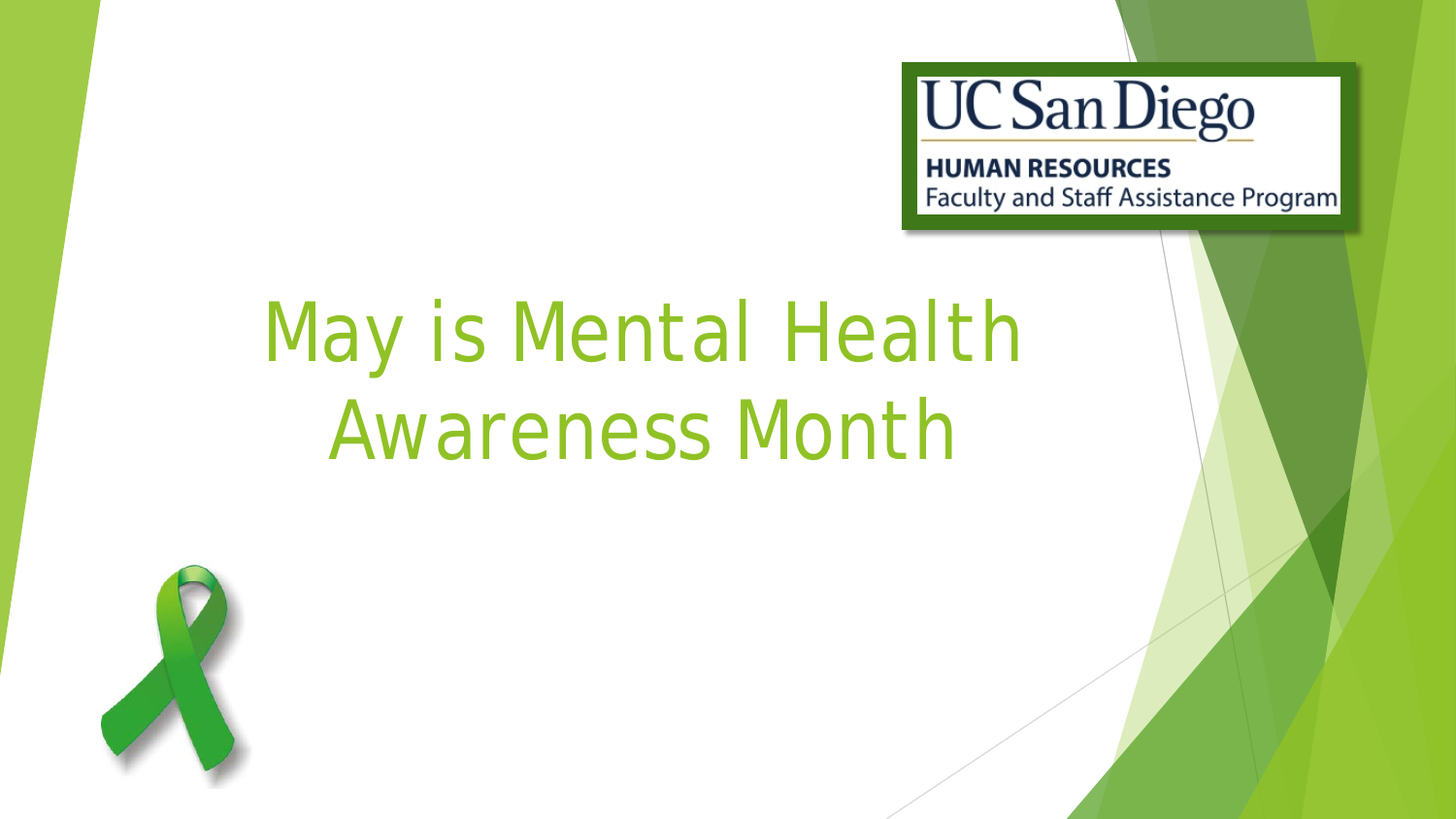

Faculty and Staff Assistance Program

## Caregivers & Eldercare Support Group

- **Facilitated by Crystal Green, Ph.D., LMFT, CEAP** 
	- **Tuesday May 3, 12pm-1pm**
	- ▶ To receive the Zoom meeting invitation, contact Crystal Green at cegreen@ucsd.edu
	- **Link for May:**



<https://uchealth.zoom.us/j/87879981774>

Explore our [Caregiver and Eldercare Resources](https://blink.ucsd.edu/HR/services/support/family/eldercare/index.html)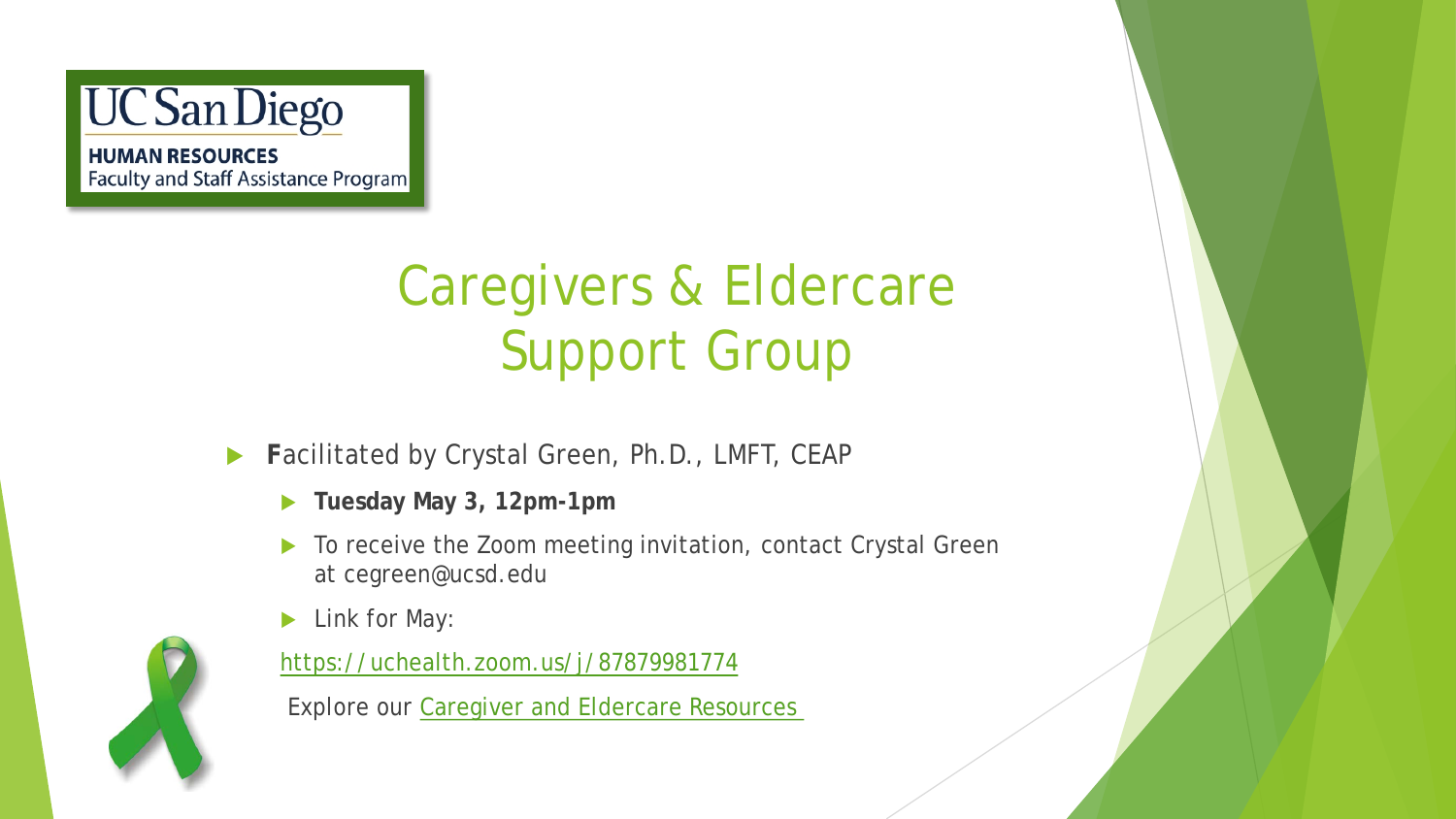

Faculty and Staff Assistance Program

# Parents Support Group

- ▶ Facilitated by Izabel Caetano Francy, LCSW, PMH-C
	- **Wednesday May 4, 12-1pm**
	- First Wednesday of the month from 12 1 p.m.
	- ▶ Join ListServ for link information: <https://groups.google.com/a/ucsd.edu/g/ucsdmoms-l>

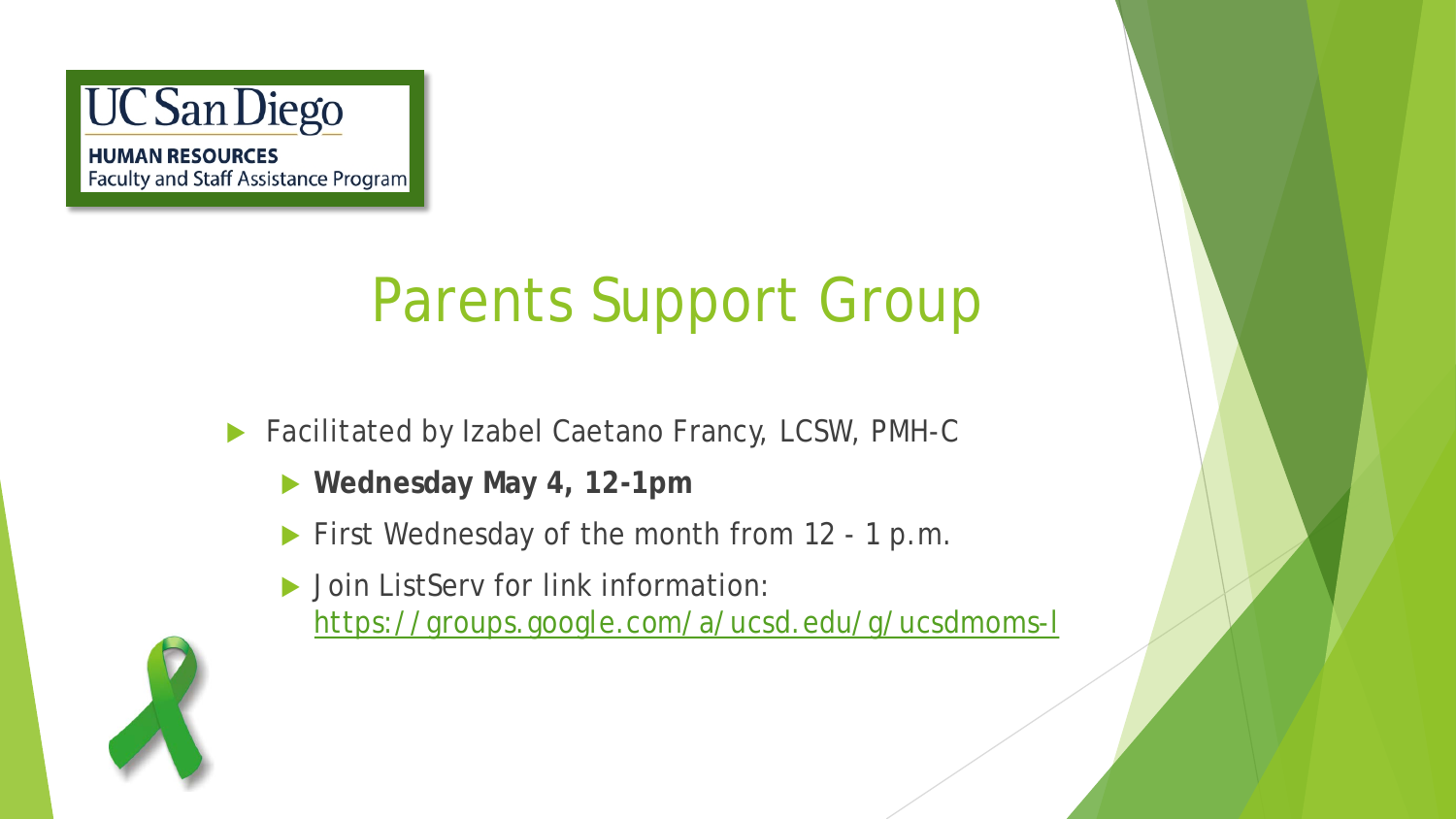

## The Heart and Art of Providing Pivotal Feedback

- **Facilitated by Christina Lambert PhD**
- Thursday May 5 12-1pm
- For more information Christina Lambert: [cdlambert@ucsd.edu](mailto:cdlambert@ucsd.edu)

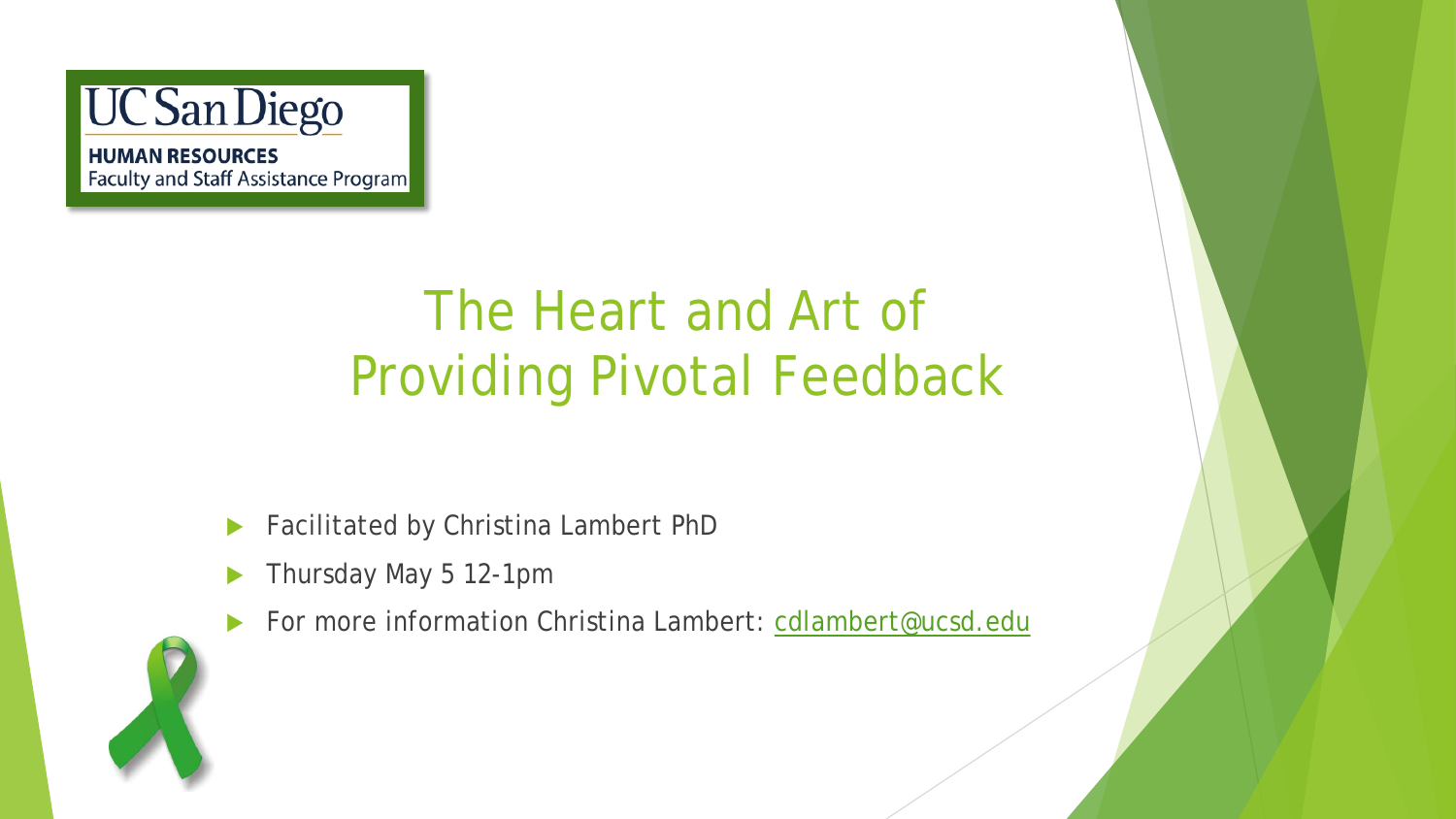

## Working with ADHD: Giving and Getting Support

- **Facilitated by Christina Lambert, PhD**
- Thursday May 12 12-1pm
- For more information contact Christina Lambert, PhD [cdlambert@ucsd.edu](mailto:cdlambert@ucsd.edu)

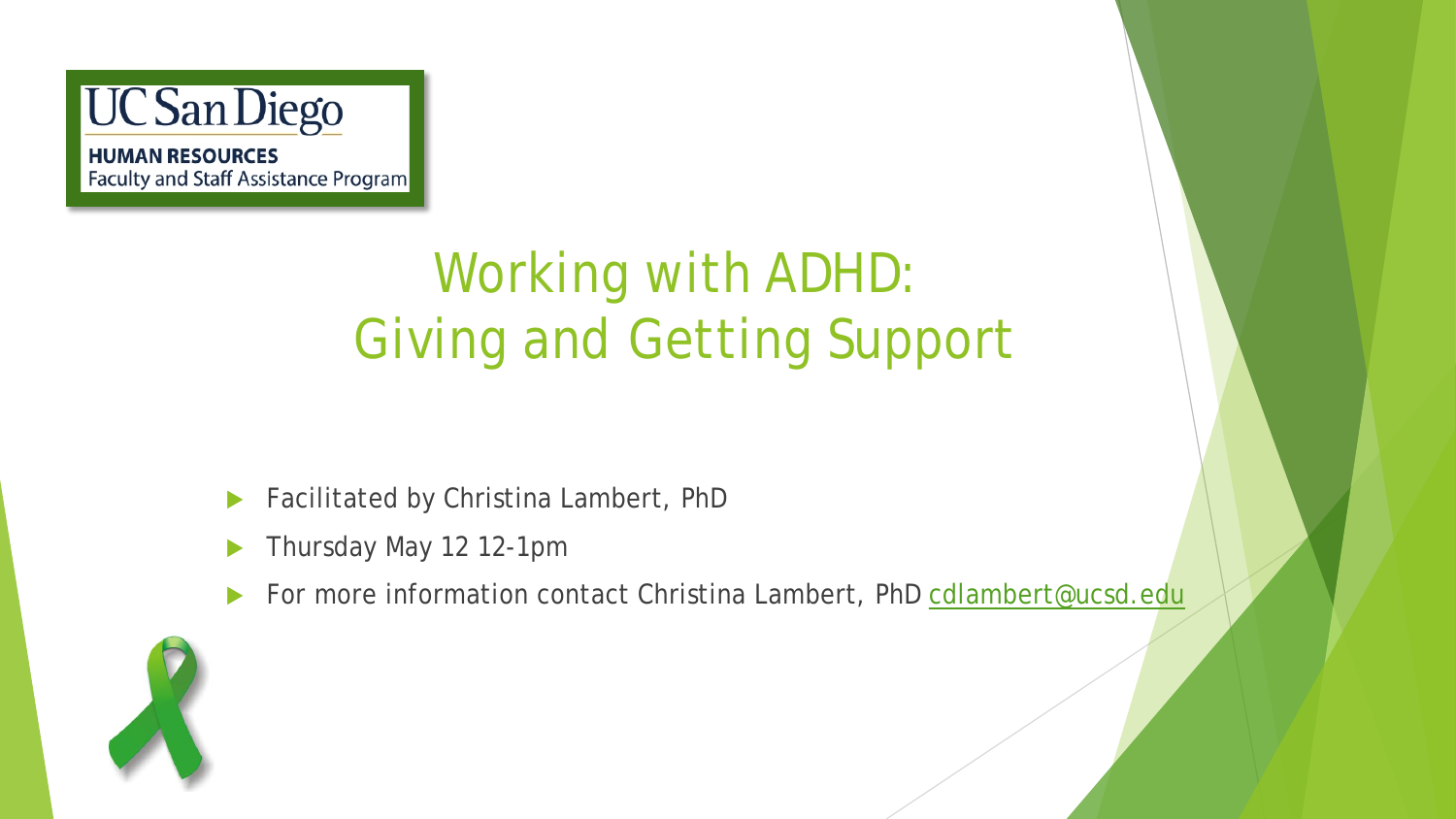

#### BIPOC Mental Health: Taking Care of Ourselves in the Wake of Racial Trauma

- Facilitated by Cat Thompson Ph.D
- Thursday May 12 3:30-5pm
- BIPOC Mental Health Registration Link: [Click Here](https://uchealth.zoom.us/meeting/register/tZUrc-CopzMuH9KMhmskhH6_pto8W9iSw0NB)

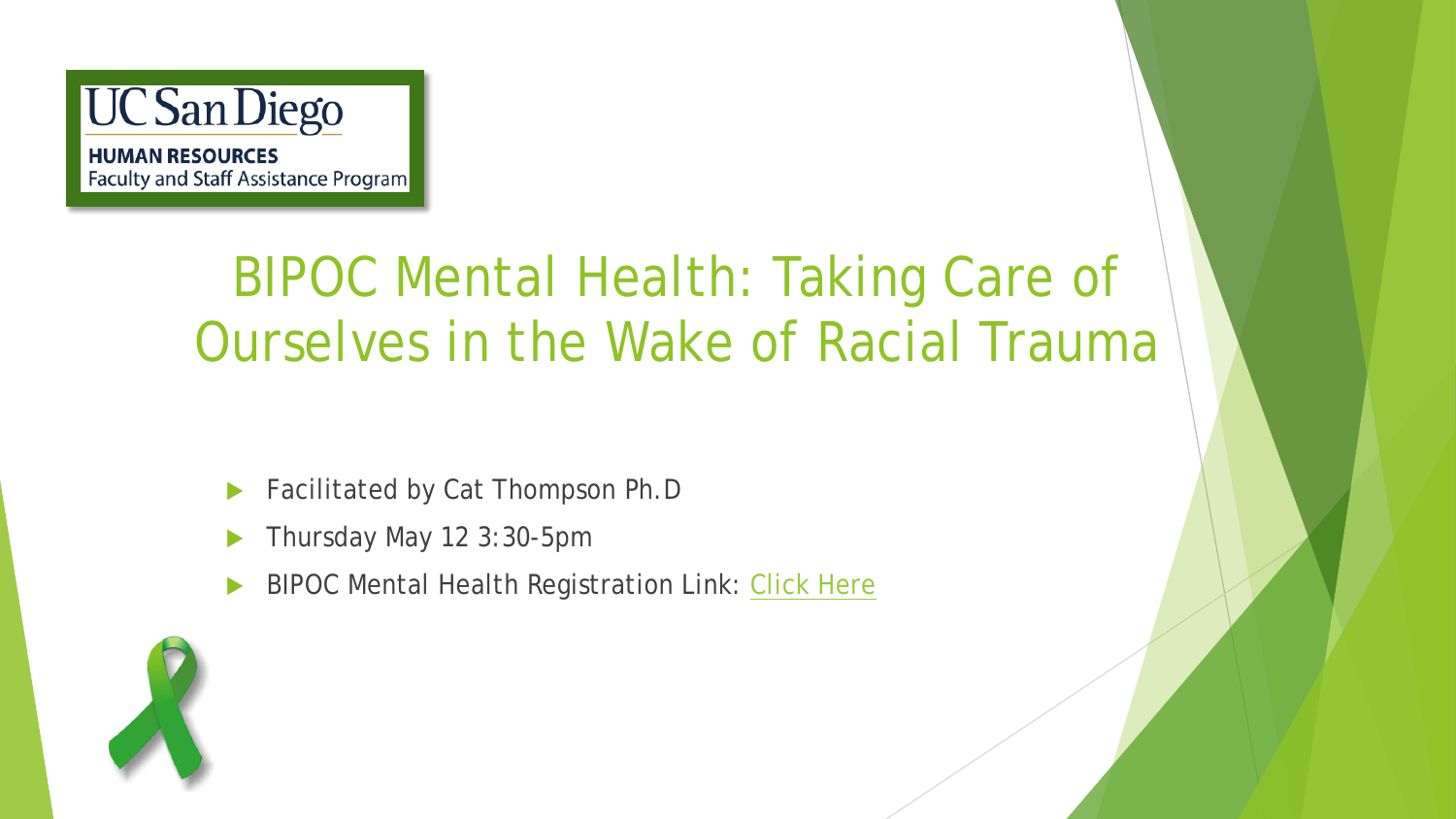

## Mindful Pause

- Facilitated by Bryan McNutt PhD
- Wednesday May 18, 11:30am-12:15pm
- This monthly group meeting focuses on using practical approaches for applying mindfulness-based skills in our daily lives, including our working life. As an experiential group, sessions will include basic guided meditation exercises that can be utilized to help nurture more emotional calm, focus, and presence in your daily life.



Register Here: [Link](https://uchealth.zoom.us/meeting/register/tZ0kcOCvrTouGtwjxCkbmWUZrq1tFaUzaOjw)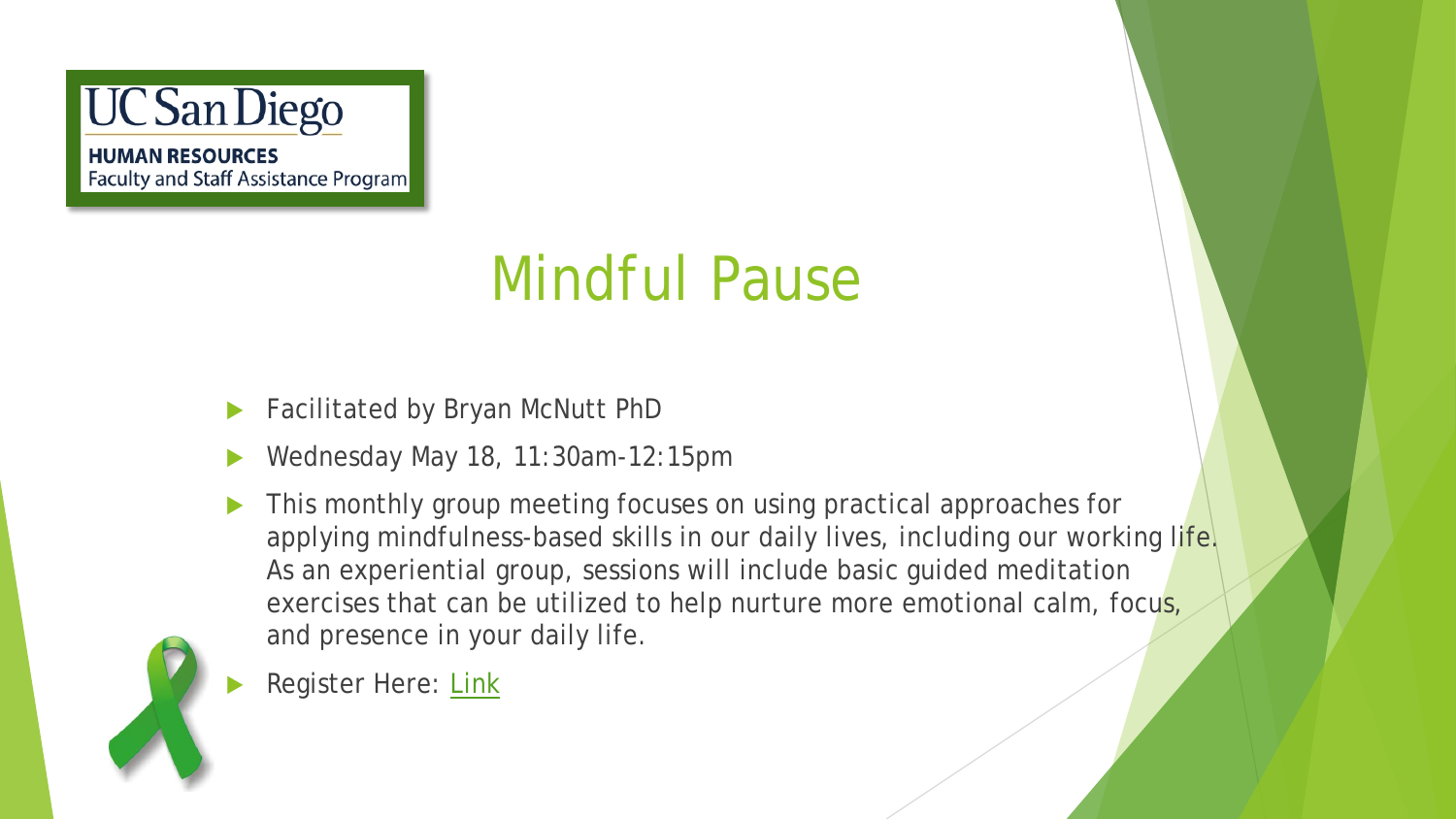

## Tritons Flourish

- Facilitated by William Youngblood LMFT
- Thursday May 19 12-1pm
- This monthly program is open to any UC San Diego campus employee interested in connecting with others who are committed to flourishing in their personal and professional lives
- Register here: [Meeting Registration -](https://uchealth.zoom.us/meeting/register/tZYuduyrrjIjHdDvflx5zcSiVSqR5Zp6uUwG) Zoom
- Flyer Here:<https://go.ucsd.edu/3DK8tjd>

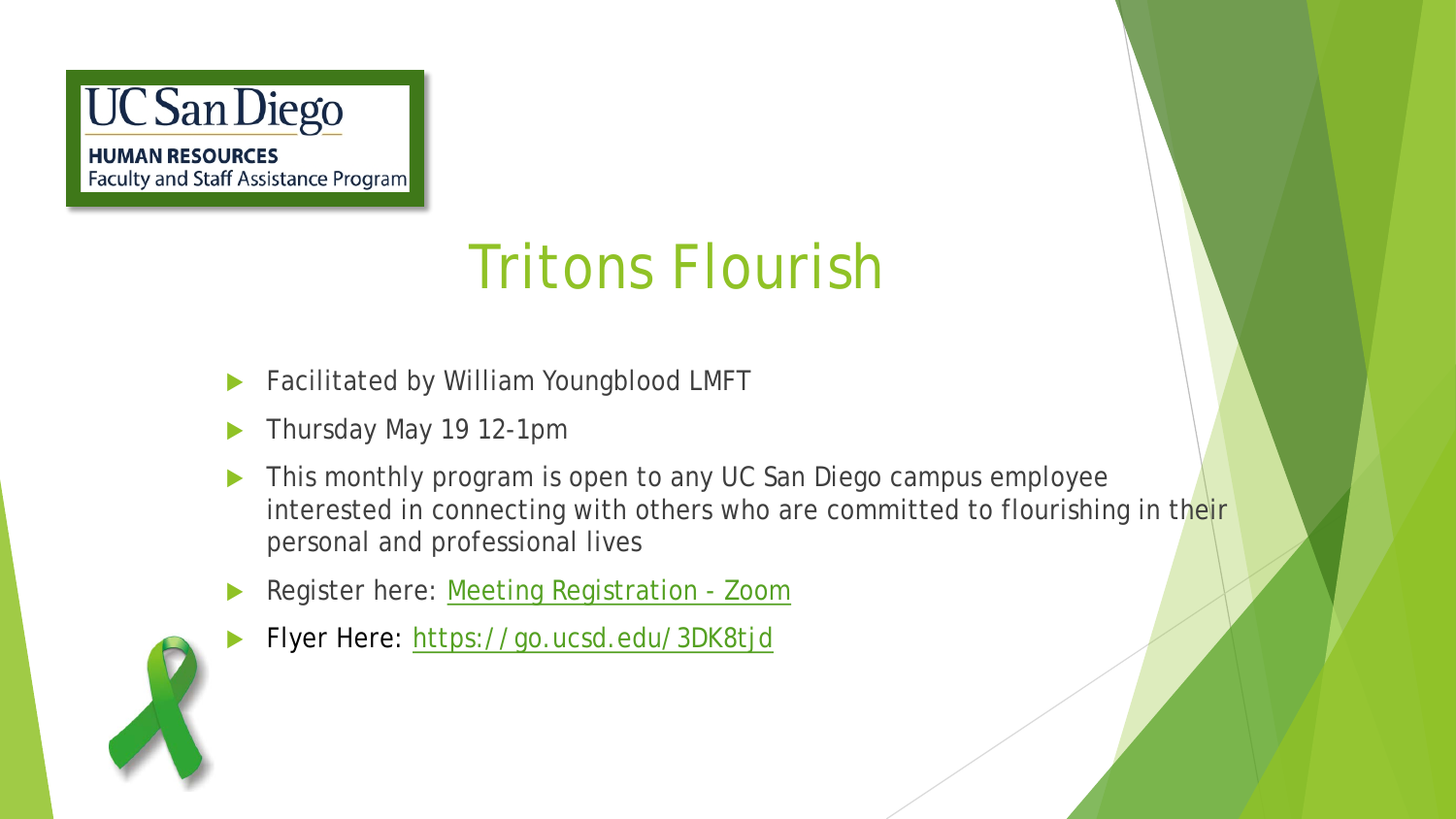

Entre Cafecito y Platicas: Conversaciones Sobre Nuestro Bienestar Emocional

- Facilitated by Jennifer Triana, LCSW
- Friday May 20 10:30-11:30am
- An informative support group held in Spanish, hosted and catered by HDH and FSAP, to discuss our behavioral health and well-being
- For more information contact: [jtriana@UCSD.EDU](mailto:jtriana@UCSD.EDU)

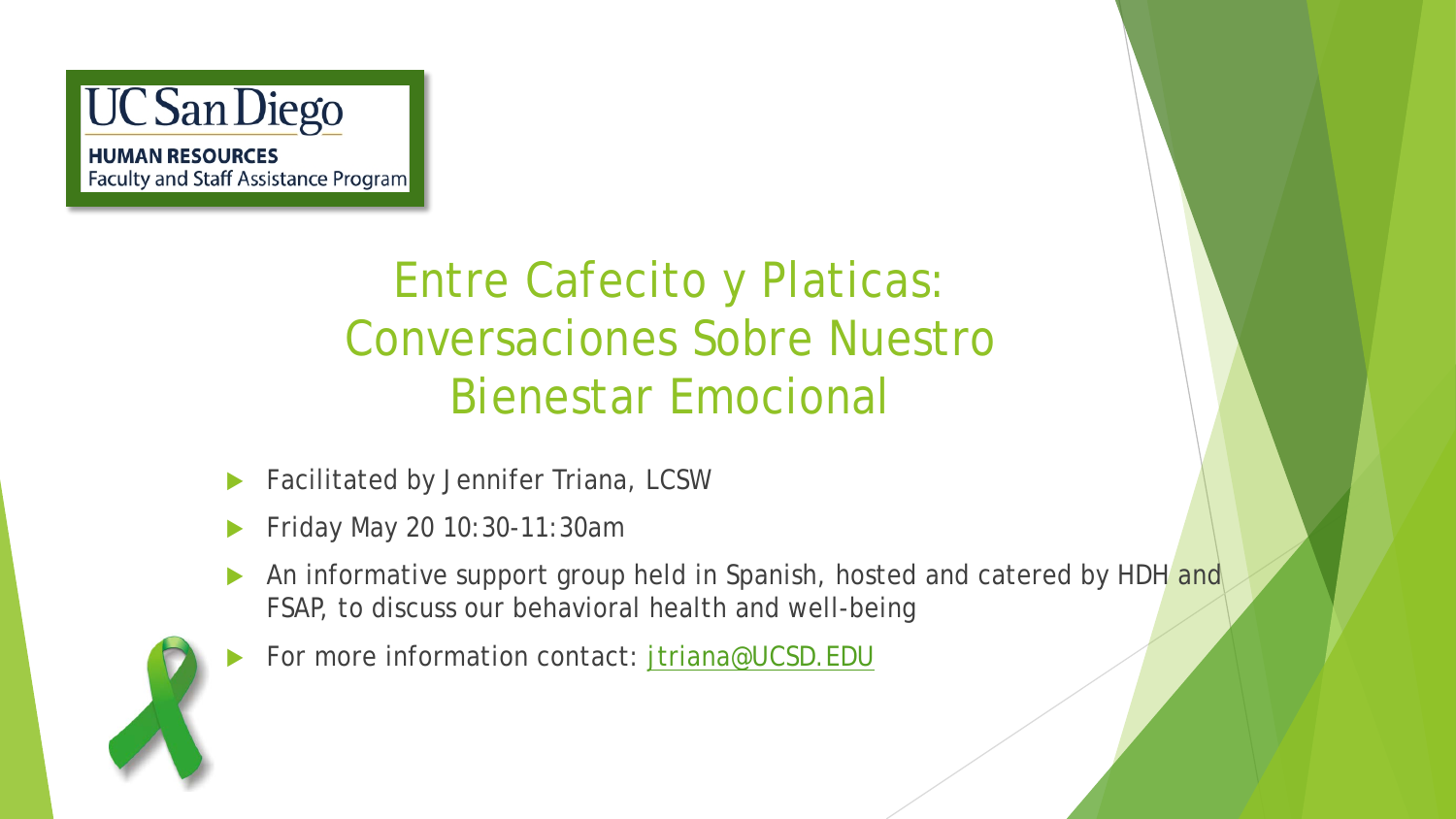

## Certainly Uncertain: Navigating a Changing Workplace

- **Facilitated by Crystal Green PhD, LMFT, CEAP**
- Monday May 23 10-11am
- Register here: [Zoom link](https://uchealth.zoom.us/meeting/register/tZwsfuuvpjgqGdQHuOCst9HzkU-EFQT3hYCS)

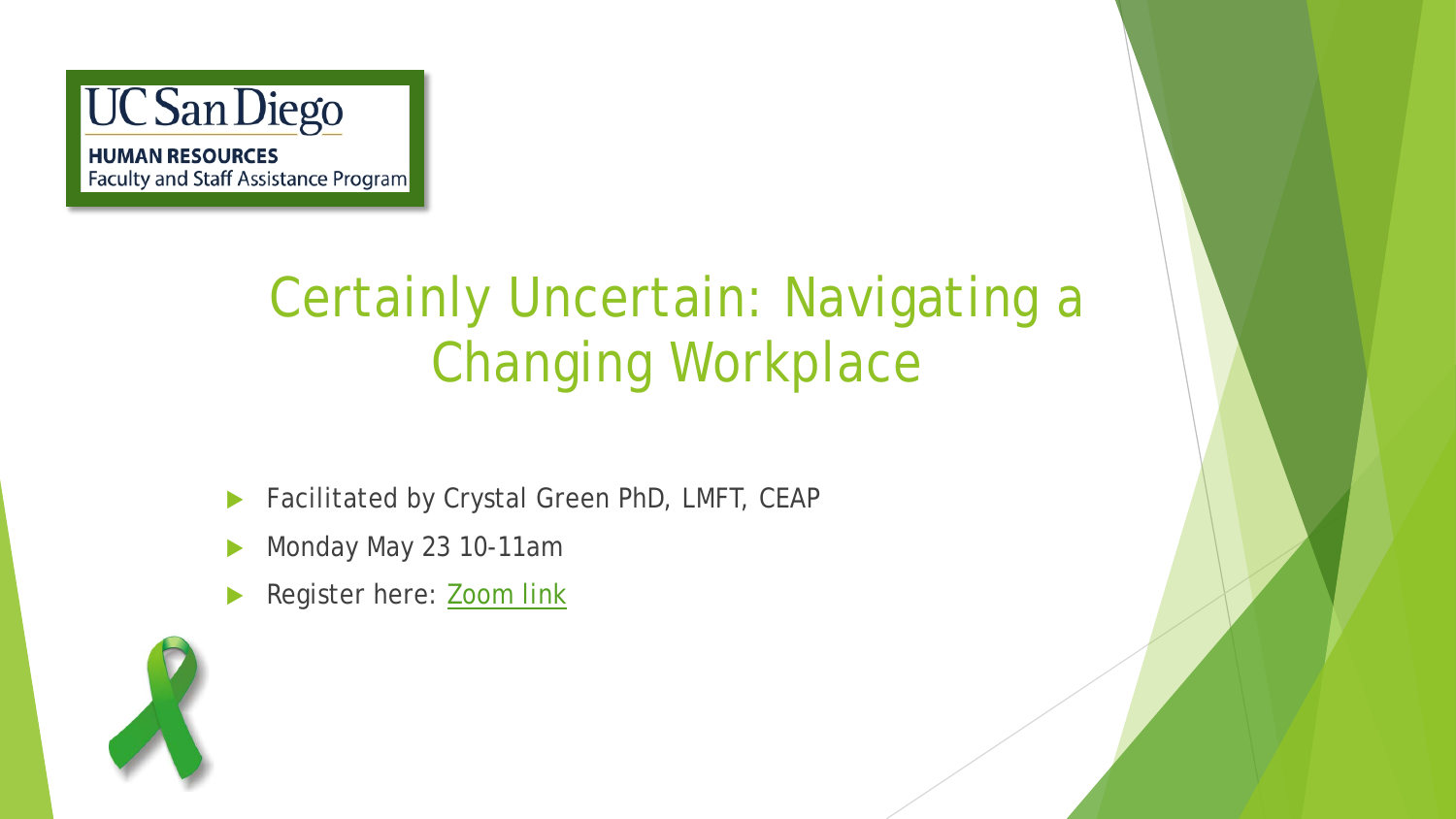

## Lessons from Anxiety for a Fulfilling Life

- Facilitated by William Youngblood, LMFT
- This recorded webinar explores symptoms of anxiety with strategies for addressing the impact of anxiety. This will be used to explore lessons we can all use towards living a fulfilling life.
- Tuesday May 24 webinar recording will be available
- Link to the recording will be available here: https://blink.ucsd.edu/HR/services/support/counseling/current-events.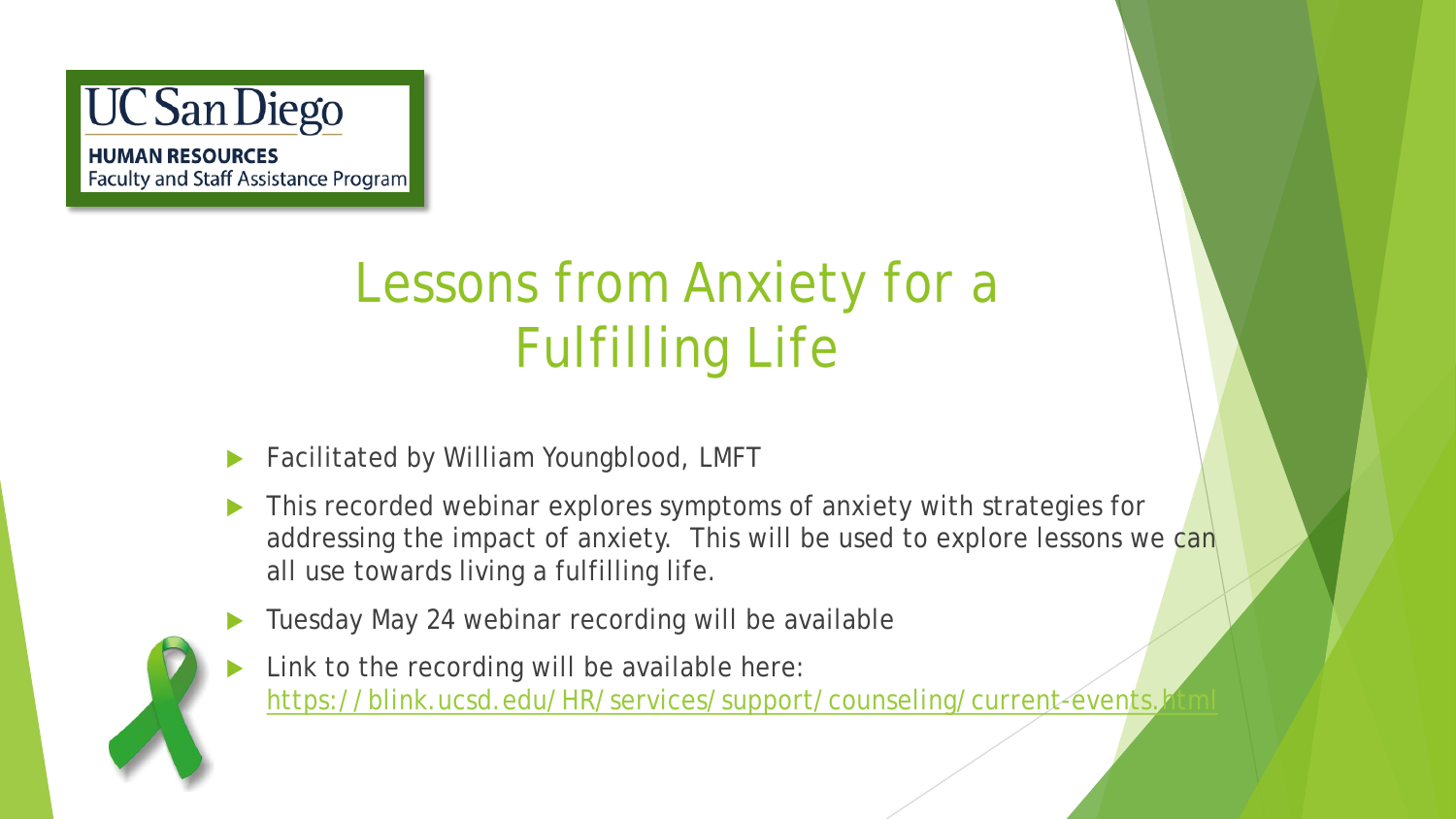

## Working Moms Support Group

- ▶ Facilitated by Izabel Caetano Francy, LCSW, PMH-C
	- $\blacktriangleright$  Wednesday May 25 1:30 2:30 pm
	- Duin ListServ for Information: [Link Here](https://groups.google.com/a/ucsd.edu/g/ucsdmoms-l)
	- ▶ Fourth Wednesday of the month from 1:30 2:30 p.m.

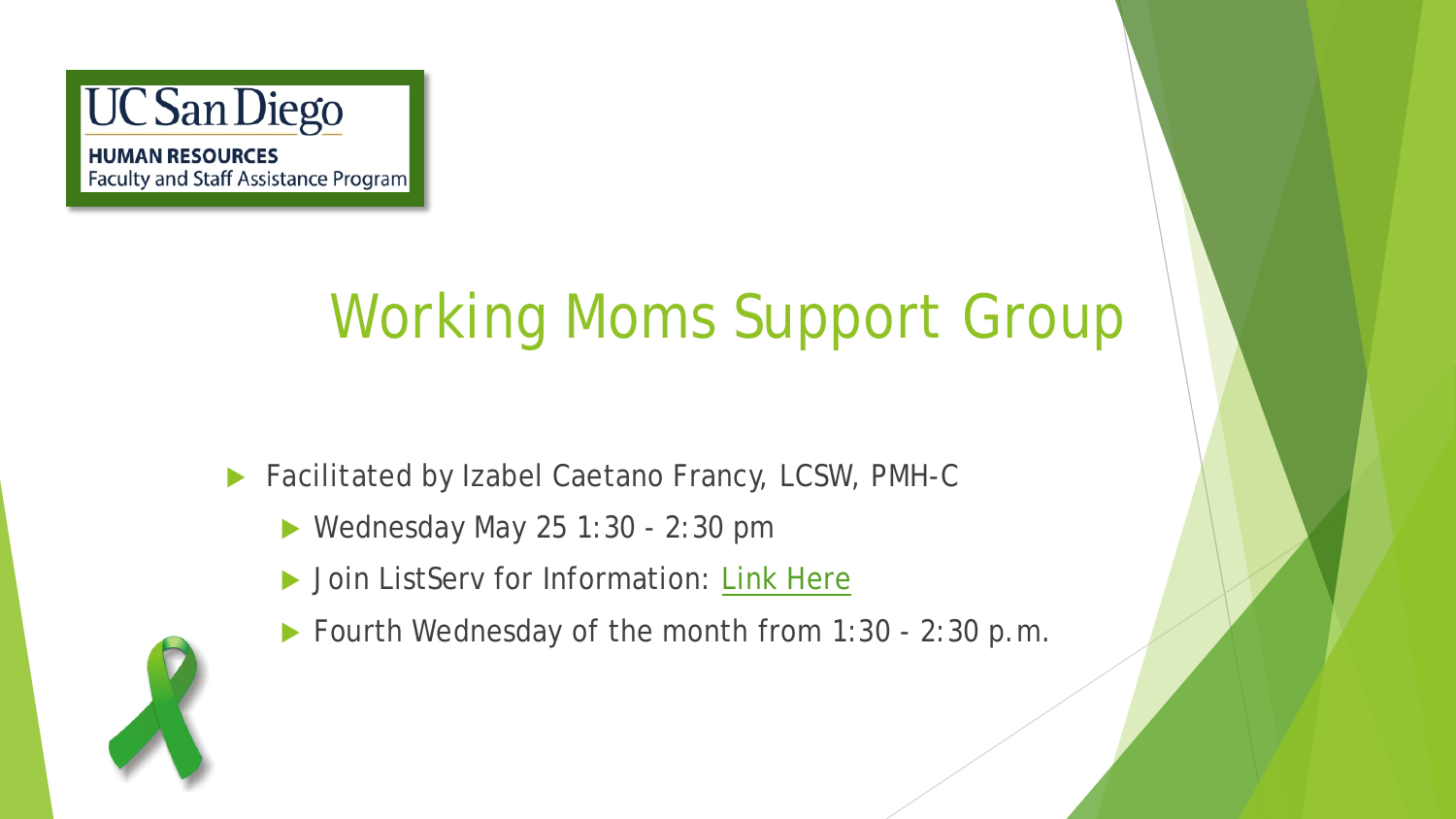

#### Supporting the Hidden Worker: Supervisory Considerations for Leaders of Diverse Employees

- Facilitated by Bryan McNutt, PhD, LMFT, CEAP
- *The pervasive impact of the COVID pandemic has far-reaching implications for organizations, especially for diverse-identified employees who face recurrent obstacles caused by minority stress. This presentation will explore some of the main workplace stressors affecting diverse employees due to the COVID crisis, as well as the opportunities that leaders have to provide support to diverse employees. Considerations of effective supervisory engagement will be explored, including how to foster psychological safety and model a learning culture of work.* 
	- Thursday May 26 11-12:30pm
	- Register Here: [Link](https://uchealth.zoom.us/meeting/register/tZUlc-uuqD4pGNDk8Tz22kwjbfLgSjhw2SCj)